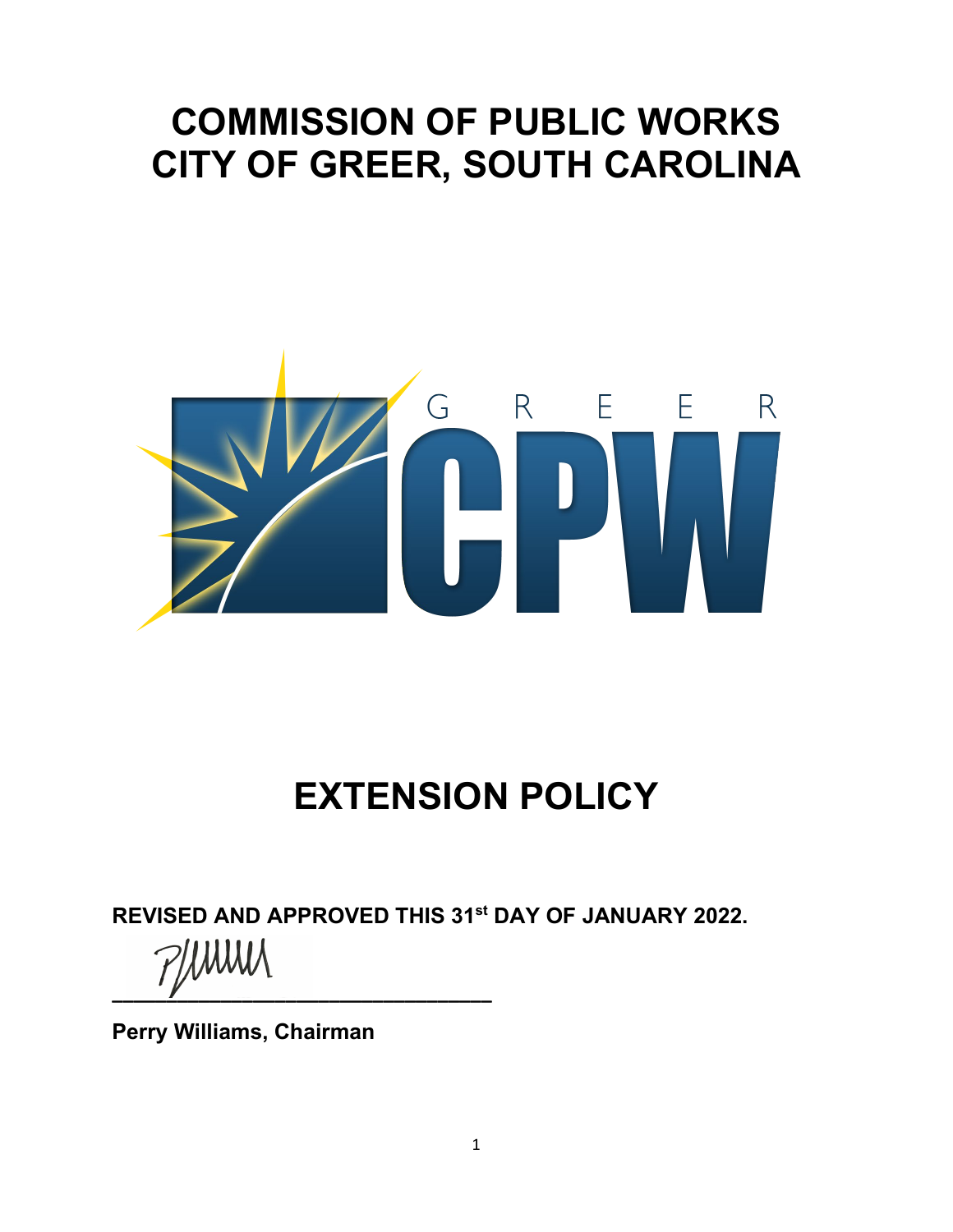### **Table of Contents**

| 1.             |  |  |  |  |
|----------------|--|--|--|--|
| 2.             |  |  |  |  |
| 3.             |  |  |  |  |
| 4.             |  |  |  |  |
| 5.             |  |  |  |  |
|                |  |  |  |  |
|                |  |  |  |  |
|                |  |  |  |  |
| 1.             |  |  |  |  |
| 2.             |  |  |  |  |
| 3.             |  |  |  |  |
|                |  |  |  |  |
| $\mathbf{1}$ . |  |  |  |  |
| 2.             |  |  |  |  |
|                |  |  |  |  |
|                |  |  |  |  |
|                |  |  |  |  |
|                |  |  |  |  |
| 1.             |  |  |  |  |
| 2.             |  |  |  |  |
|                |  |  |  |  |
|                |  |  |  |  |
| 1.             |  |  |  |  |
| 2.             |  |  |  |  |
| 3.             |  |  |  |  |
| 4.             |  |  |  |  |
| 5.             |  |  |  |  |
|                |  |  |  |  |
| $\mathbf{1}$ . |  |  |  |  |
| 2.             |  |  |  |  |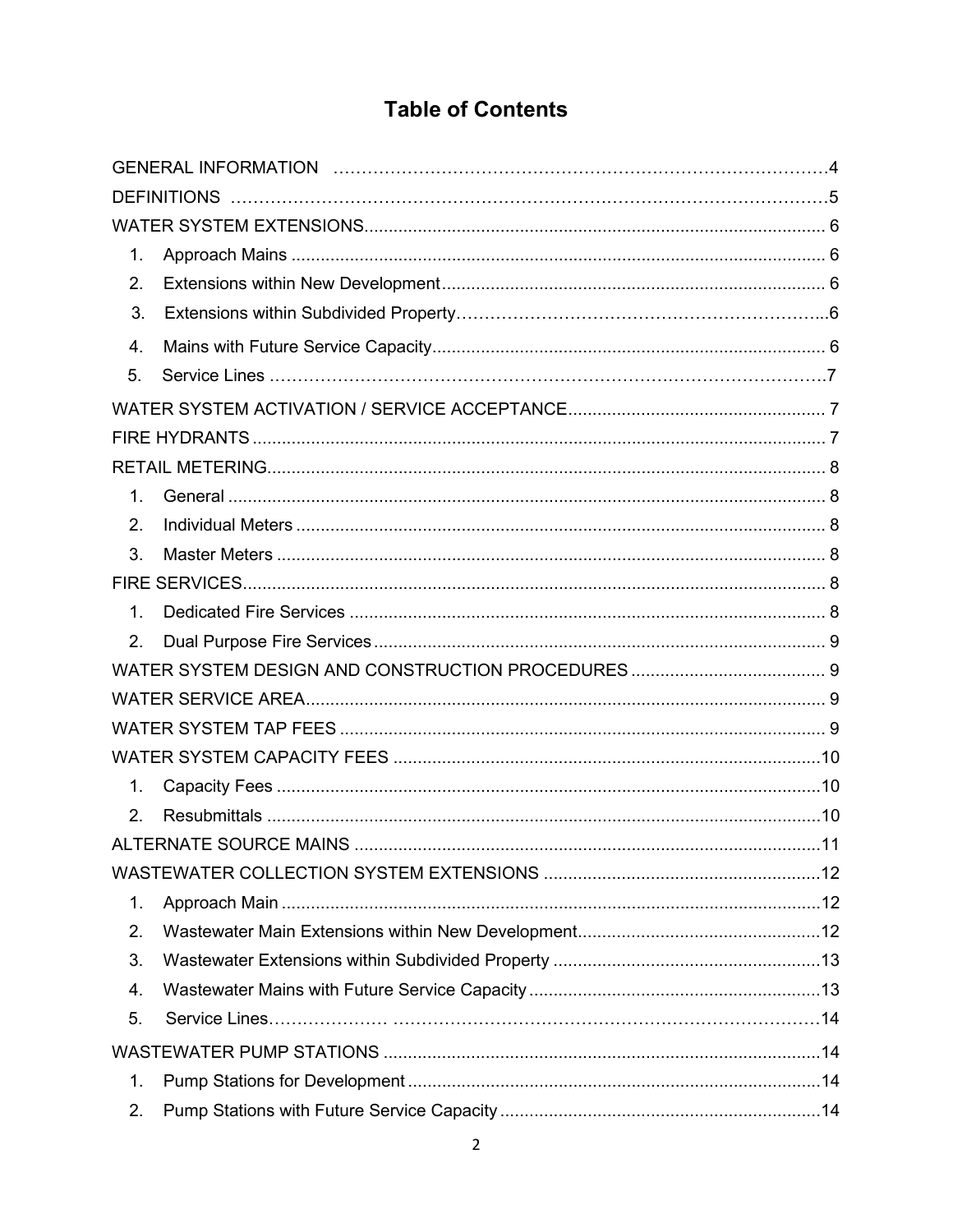| WASTEWATER SYSTEM ACTIVATION / SERVICE ACCEPTANCE LETTER14                   |  |
|------------------------------------------------------------------------------|--|
| WASTEWATER SYSTEM DESIGN AND CONSTRUCTION PROCEDURES15                       |  |
|                                                                              |  |
|                                                                              |  |
|                                                                              |  |
|                                                                              |  |
|                                                                              |  |
|                                                                              |  |
|                                                                              |  |
| 1. Cash Deposit, Irrevocable Standby Letter of Credit or Maintenance Bond 17 |  |
|                                                                              |  |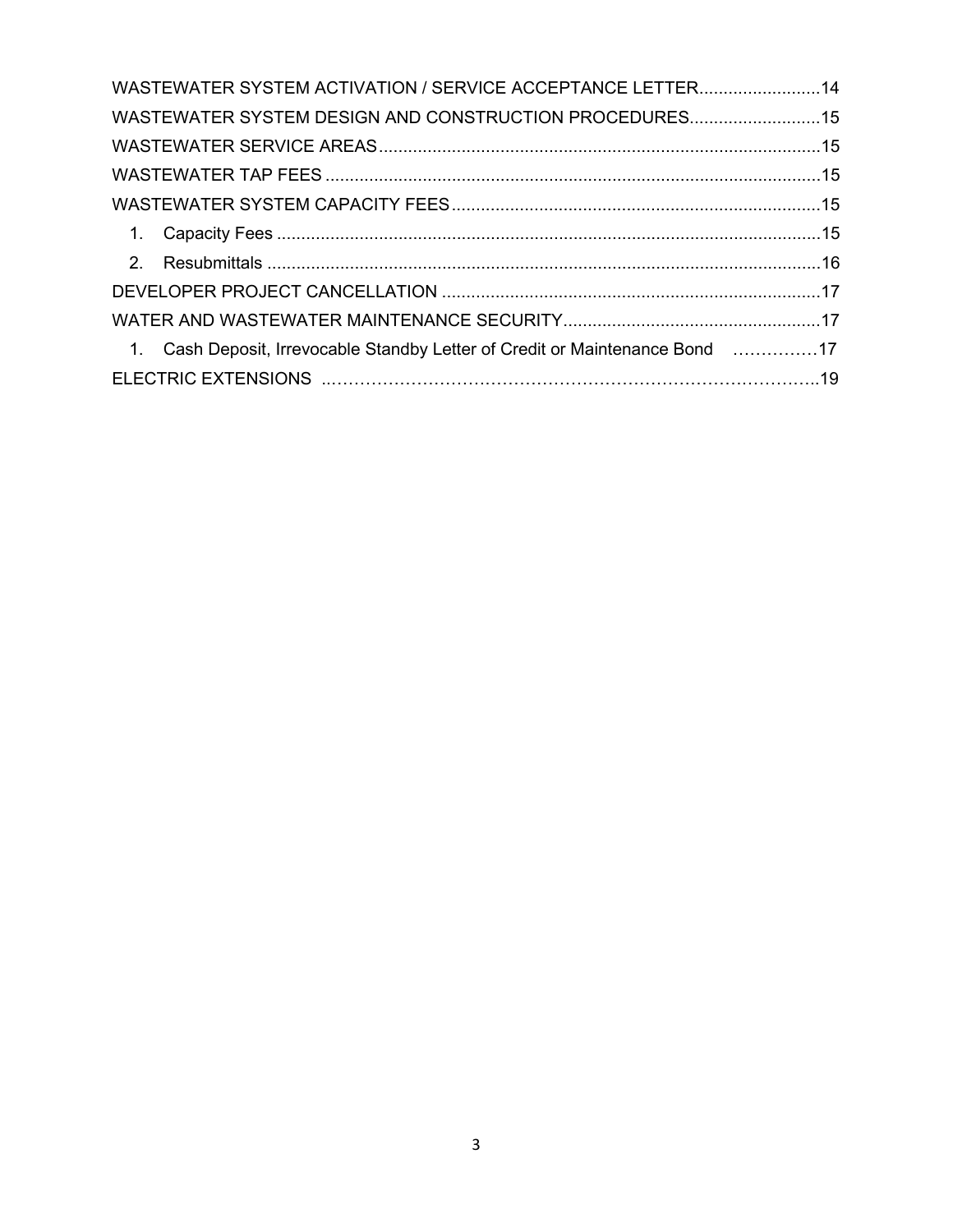#### **POLICIES APPLICABLE TO ELECTRIC, WATER AND WASTEWATER EXTENSIONS**

- 1. It is the intent of this policy to establish the basis for extending Greer Commission of Public Works (GCPW's) electric, water and wastewater systems.
- 2. Extensions will not be made when any applicant is delinquent in the payment of any money owed GCPW or has not satisfactorily performed all prior contractual agreements.
- 3. All applicants must designate, in writing, a fully authorized agent for the purposes of this policy. Hereinafter, the agent shall be called the "Developer".
- 4. GCPW will extend its distribution system(s) along roadways dedicated for public use or within the confines of utility easements acceptable to GCPW. The Developer, as part of the consideration for GCPW extending its distribution system, shall, upon request of GCPW and without cost to GCPW, execute and deliver, such easement deeds as, in the opinion of GCPW, are required for it to extend its distribution systems to the property to be served by the proposed extension. Developer will reimburse GCPW for cost of easements obtained by GCPW from third parties.
- 5. Where and extension is on land owned or controlled by the Developer, the Developer shall be required, as part of the consideration for GCPW extending its distribution system, to clear, arrange to have cleared, or be responsible for such costs as GCPW may incur in clearing the right-of-way for the extension of the distribution system.
- 6. For Subdivision Developments (5 or more newly developed parcels) Developer shall provide final engineering plans as approved by the government agency having local jurisdiction and must include the following details:
	- Property lines
	- Topographic lines
	- Landscape plan
	- Easement to be dedicated
	- Paved areas (i.e. streets, parking and driveway locations)
	- Drainage (i.e. storm drains, retention areas)
	- Existing and proposed utilities (i.e. water, sewer, gas, telephone and TV cable)
	- Legal property description
	- Total load requirements and service main size (Power Riser diagram)

The Developer's Engineer or Surveyor shall provide digital files on a CD or DVD in both PDF and AutoCAD format (.dwg). GCPW does not use civil packages inside AutoCAD; therefore, the AutoCAD drawing must be tied to State Plane Coordinates in order for the drawings to be placed in the correct position in GIS.

Provide in NAD 1983 South Carolina State Plane Coordinates (FIPS 3900 feet) oriented true north. Elevations shall be related to the North American Vertical Datum of 1988 (NAVD 88). The bench mark and vertical datum shall be noted on the plans.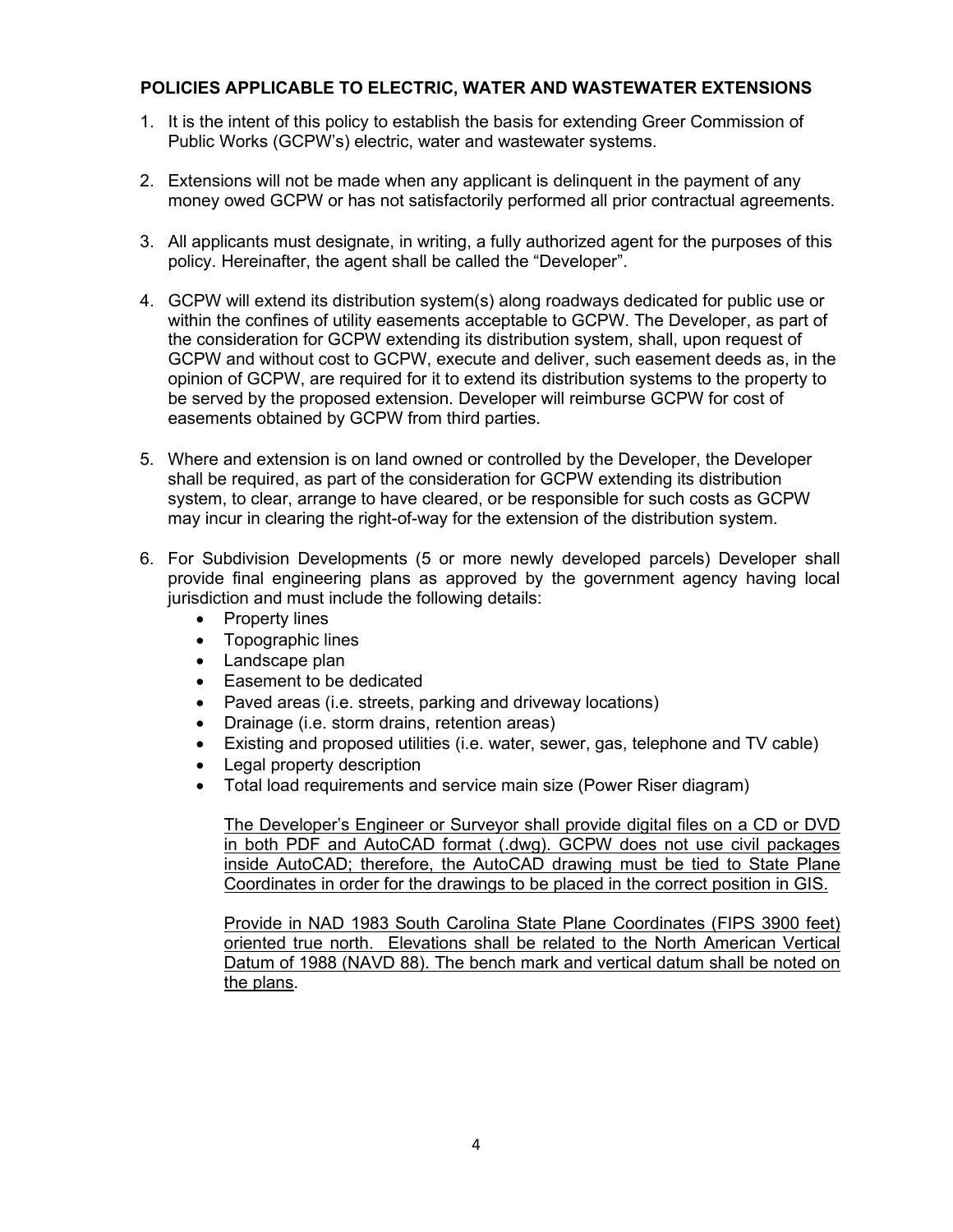#### **DEFINITIONS**

- **1. Acceptance**  The time when GCPW takes possession of the water or wastewater system for operation and maintenance, and all requirements for deeding of the system to GCPW have been met including the issuance of a Service Acceptance Letter.
- **2. Capacity Fee Study** GCPW's Water and Wastewater Capacity Fee Study FY 2015 prepared by Utility Advisors' Network, Inc.
- **3. GCPW's Minimum Standards**  GCPW's published Minimum Standards for the Design & Construction of Water and Wastewater Systems, latest revision, or any other GCPW specification or policy.
- **4. Design**  The engineering work necessary to physically layout the extent of water and/or wastewater construction for serving proposed GCPW customers.
- **5. Developers Work**  Any planning or construction relating to development of a new subdivision, parcel of land or structure by a Developer.
- **6. Extension Agreement**  A legal agreement between GCPW and the Developer which establishes the conditions under which GCPW will assume ownership of water or wastewater assets constructed by the Developer and provide water or wastewater services.
- **7. Equivalent Residential Unit or ERU**  The representative of a single-family residential dwelling unit receiving water service from a  $5/8 \times 3/4$  -inch metered connection and discharging normal domestic-strength wastewater (which is currently designated at 300 gallons per day for water and 250 gallons per day for wastewater) through a comparably sized wastewater connection to apply a common level of service for unit contributory loading guidelines.
- **8. Facility**  A building or structure or a group of buildings and structures to be served.
- **9. Letter of Commitment**  A written document furnished to GCPW outlining an Developer's intentions for extending GCPW water or wastewater mains or an Developer's commitment to tie into GCPW facilities.
- **10. Master Water Meter**  Water meters that serve more than one residential or commercial building unit.
- **11. Service Acceptance Letter**  A letter from GCPW's Engineering Department notifying that all requirements for approval of the system and service acceptance have been met.
- **12. Wastewater Collection System**  The system of gravity sewers, sewer pump stations, and sewer force mains necessary to properly collect and transport the wastewater for treatment.
- **13. Water Distribution System**  Those mains, hydrants and appurtenances relating to the distribution of water.
- **14. Water Main Extension**  The addition of any water main, facilities and/or appurtenances to GCPW's water distribution system.
- **15. Wastewater Main Extension**  The addition of any wastewater main, facilities and/or appurtenances to GCPW's wastewater collection system.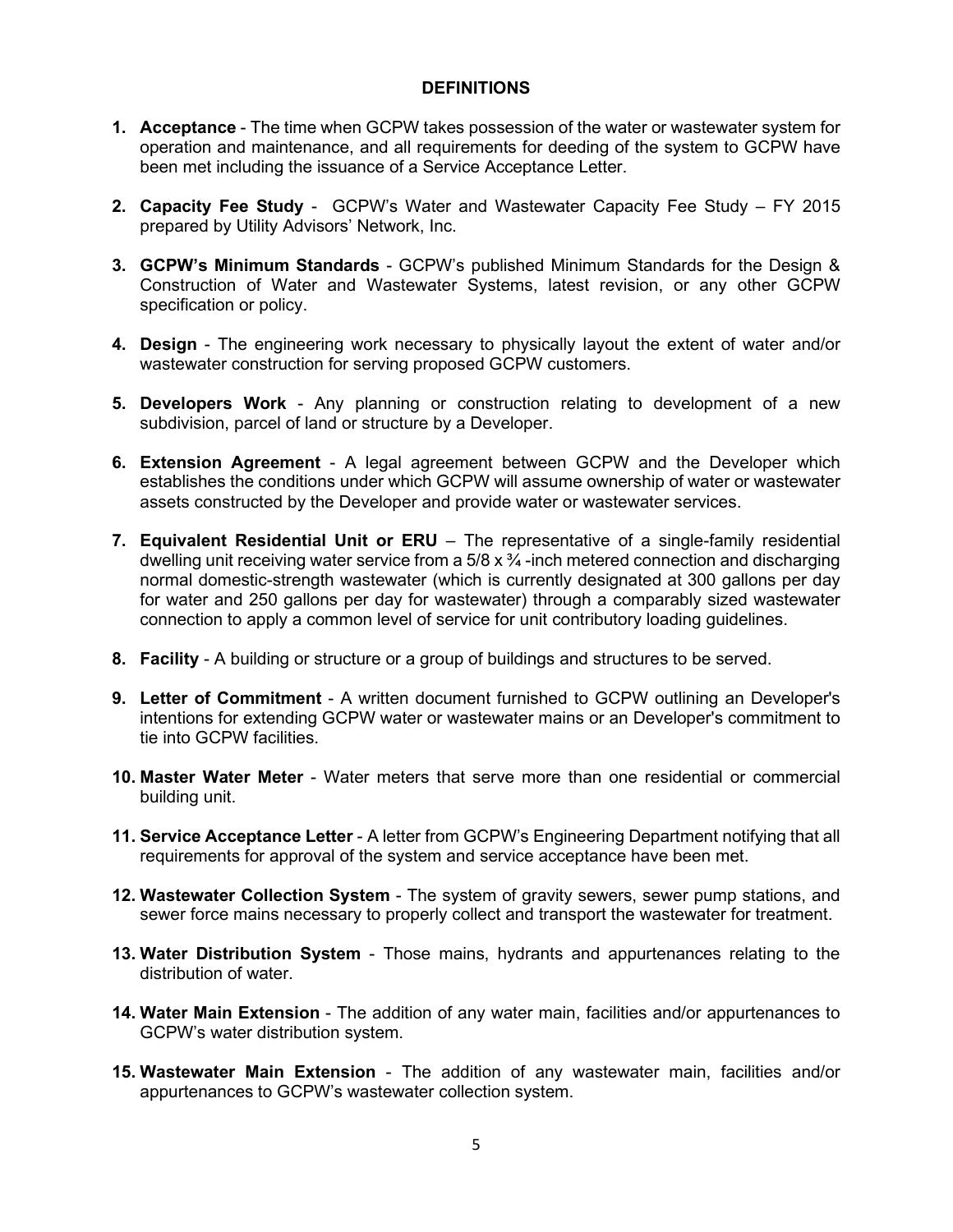#### **POLICIES SPECIFICALLY FOR WATER EXTENSIONS**

#### <span id="page-5-0"></span>**1. Approach Mains**

An approach main is defined as a main extension that is necessary to provide water service to a parcel of property or development. An approach main connects a Developer's proposed water system with an existing water facility owned and operated by GCPW that has available capacity to provide the required level of service for all phases of the development. GCPW will not extend an approach main at its expense unless the approach main is part of an approved capital project plan for general expansion of GCPW's system. All costs for the approach main necessary to provide the required level of service for all phases of the development shall be borne by the Developer. The Developer shall be responsible for the design, permitting, and construction of the approach main and for deeding the water assets to GCPW for operation and maintenance. All mains, hydrants, valves, services and appurtenances shall be designed and installed in accordance with GCPW's Minimum Standards.

#### **2. Extensions within New Development**

GCPW will not extend water systems within new development at its expense. All costs for the water system extension necessary to provide the required capacity to serve all phases of the development shall be borne by the Developer. The Developer of the property shall be responsible for the design, permitting, and construction of the water system extension and for deeding the water system assets to GCPW for operation and maintenance. All mains, hydrants, valves, services and appurtenances shall be designed and installed in accordance with GCPW's Minimum Standards.

#### <span id="page-5-1"></span>**3. Extensions within Subdivided Property**

GCPW will not extend water systems at its expense to serve subdivided property that was served prior to the property being subdivided. All costs for the water system extension necessary to provide the required capacity to serve the subdivided property shall be borne by the Developer. The Developer of the property shall be responsible for the design, permitting, and construction of the water system extension and for deeding the water system assets to GCPW for operation and maintenance. All mains, hydrants, valves, services and appurtenances shall be designed and installed in accordance with GCPW's Minimum Standards.

#### <span id="page-5-2"></span>**4. Mains with Future Service Capacity**

GCPW reserves the right to establish design parameters for all proposed water systems serving new residential, commercial, institutional and/or industrial developments so that all water system improvements are consistent with GCPW's master plans. These design parameters will require the water systems to include design capacity to serve future phases of a development, and may require design capacity to serve other potential areas as identified by GCPW's master plans. The cost of designing and constructing the mains required for future phases of development will be paid by the Developer requiring the main extension. GCPW will not provide funding for the additional costs associated with designing and constructing a water main, which includes provisions for future phases of a development. GCPW may elect to provide design and construction funding to increase main capacity and/or length for other future needs that are not associated with the development requiring the main extension. In this case, GCPW funding will only be for the incremental cost of design, materials and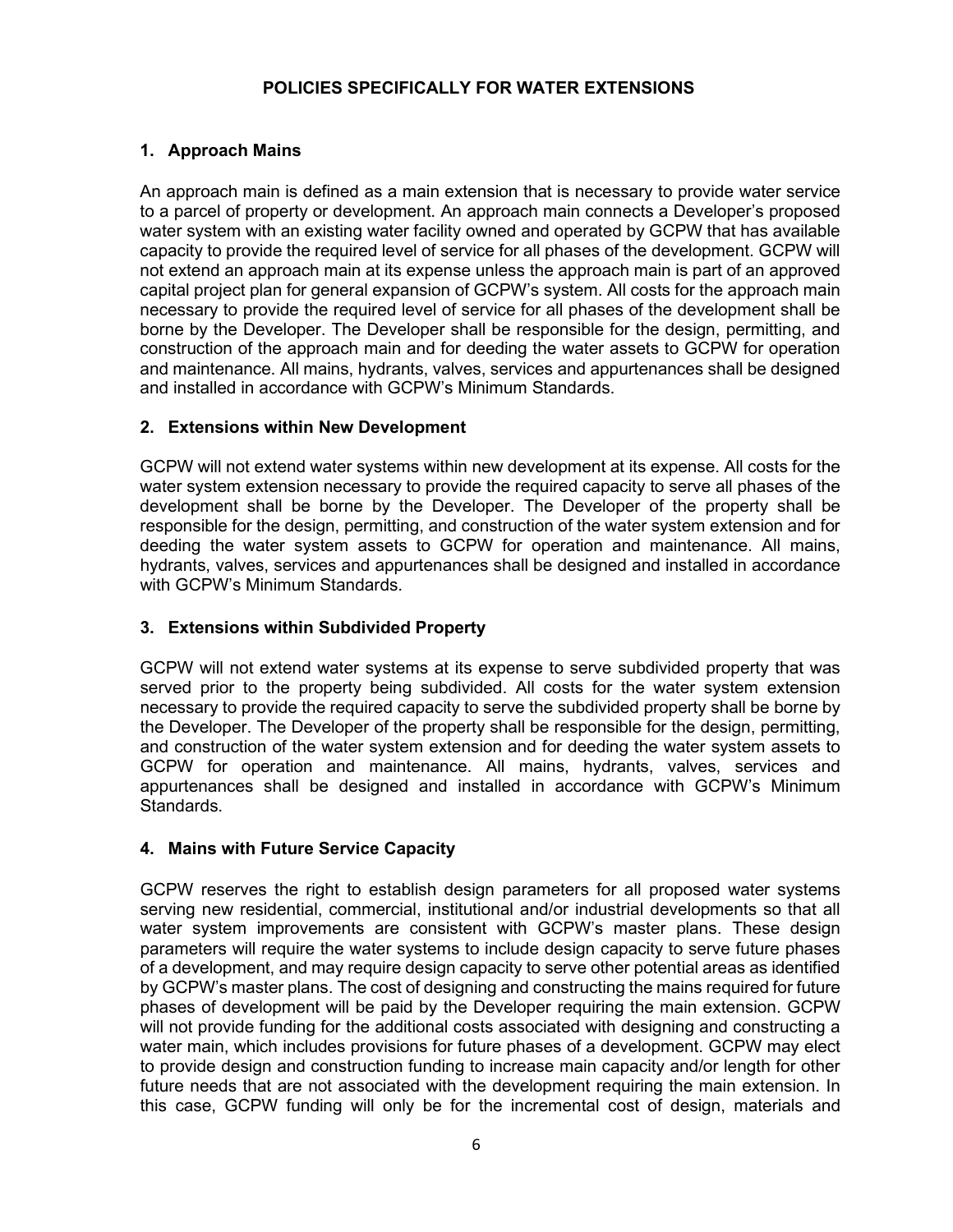installation associated with upsizing facilities beyond the capacity needed to supply all phases of a development requiring the extension.

#### **5. Service Lines**

A service line is defined as the line extending from a water main used to connect a facility. Service lines from the main to the service meter are owned, operated and maintained by GCPW. The remainder of the line from the meter to the facility is owned, operated, and maintained by the facility to be served. GCPW will not extend a service line at its expense. All costs for the service line necessary to provide the required level of service for all phases of the development shall be borne by the Developer. The Developer shall be responsible for the design, permitting, and construction of the service line in accordance with GCPW's Minimum Standards. Connection to GCPW water mains shall be in accordance with GCPW's Minimum Standards, including the payment of any tap fees related thereto. GCPW will make all taps less than 2" diameter; Developer's contractor will be required to make taps sized 2" and above. The tapping of mains by a contractor must be witnessed and inspected by GCPW.

#### **WATER SYSTEM ACTIVATION / SERVICE ACCEPTANCE**

<span id="page-6-0"></span>Water systems will not be activated, or approved for providing water service in any capacity, until all the following steps are completed:

- 1. All requirements established by SC DHEC have been completely satisfied.
- 2. All requirements established by GCPW Engineering have been completely satisfied. Requirements are published in GCPW's Minimum Standards but may require supplemental requirements for specific developments.
- <span id="page-6-1"></span>3. GCPW issues a Service Acceptance Letter.

#### **FIRE HYDRANTS**

The jurisdictional authority for fire protection in the project area shall be responsible for determining the minimum requirements for fire hydrants. GCPW reserves the right to require the installation of fire hydrants in addition to the minimum required by the jurisdictional authority. When no jurisdictional requirements are established for the project area, fire hydrants will generally be spaced at intervals of 1000 feet in rural areas and at intervals of 500 feet in urban areas, as determined by GCPW's Engineering Department. GCPW reserves the right to require closer fire hydrant spacing, solely at its discretion.

All costs for fire hydrants required for new development or upgrade to an existing development shall be borne by the Developer. The Developer of the property shall be responsible for the design, permitting, and construction of the fire hydrants in accordance with GCPW's Minimum Standards and for deeding the fire hydrants to GCPW for operation and maintenance.

All installed fire hydrants become the property of GCPW. GCPW will own, operate and maintain fire hydrants that are conveyed along with the appropriate easements where required.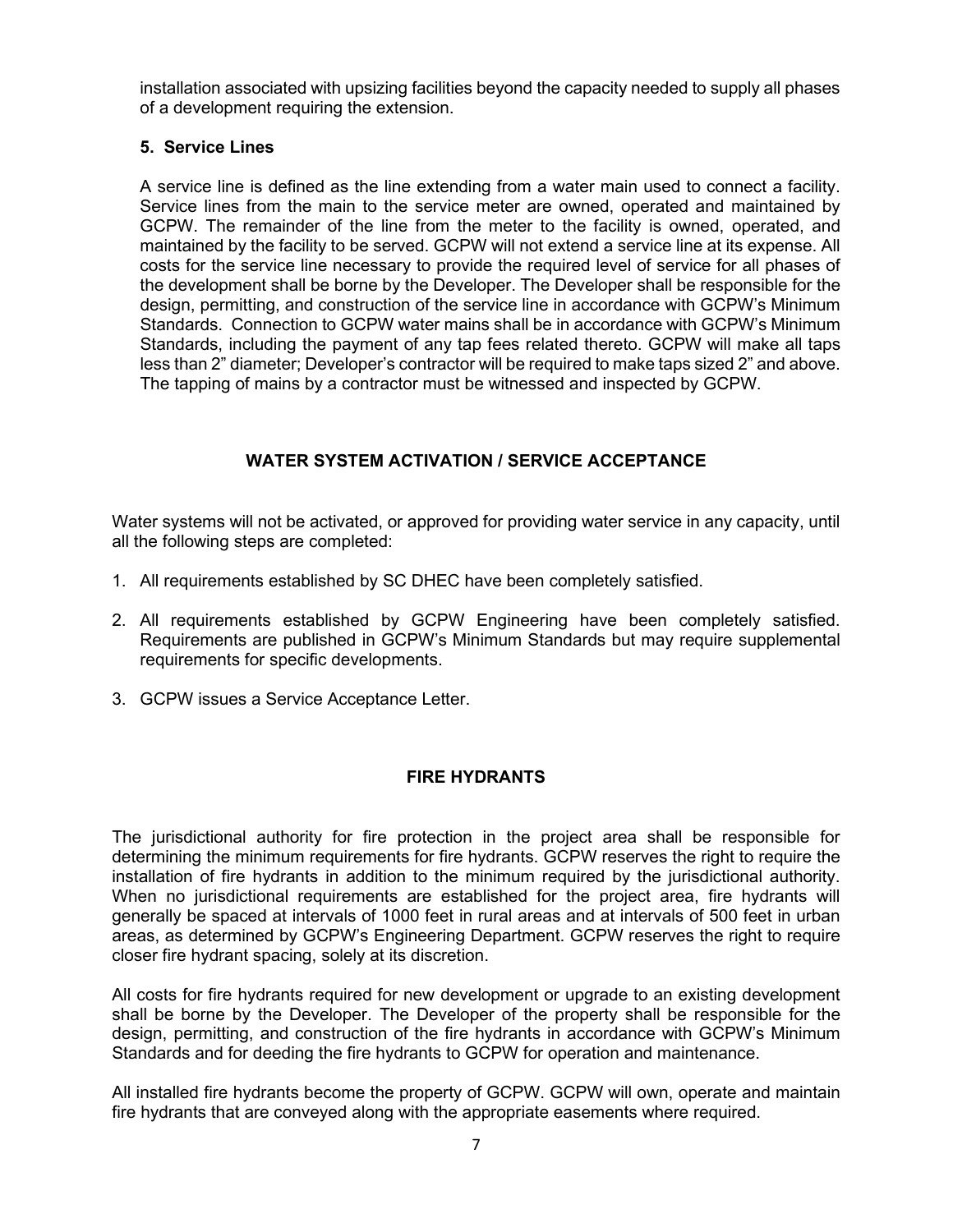<span id="page-7-0"></span>GCPW does not allow the installation of private fire hydrants.

#### **RETAIL METERING**

#### <span id="page-7-1"></span>**1. General**

GCPW will only allow one (1) water meter per residential or commercial unit except for an additional meter for an irrigation system or lawn sprinkler. Other exceptions may be considered on a case-by-case basis. GCPW Cross-Connection Control Program requirements apply to all water service connections.

#### <span id="page-7-2"></span>**2. Individual Meters**

GCPW requires an individual water meter for each of the following types of domestic services:

- 1. Each one-family detached dwelling
- 2. Each unit in a one-family attached dwelling
- 3. Each unit in a two-family dwelling
- 4. Each unit in a multiple dwelling with fewer than six (6) units per building
- 5. Mobile homes
- 6. Each commercial establishment
- 7. Each commercial establishment in a multiple occupancy building with one (1) story

#### <span id="page-7-3"></span>**3. Master Meters**

A master meter is defined as a water meter that serves multiple dwellings, premises, or establishments, or a water distribution system not owned by GCPW. Master Meters are allowed for each of the following types of retail domestic services:

- 1. Each multiple family dwelling building with at least six (6) units per building
- 2. Each multiple occupancy commercial building with two (2) or more stories

In all cases of master metering, the meter may serve as a dual-purpose meter for domestic needs and fire suppression needs, if applicable. GCPW does not accept service contracts for master water meters and such meters must be owned and maintained by the customer.

#### **FIRE SERVICES**

#### <span id="page-7-5"></span><span id="page-7-4"></span>**1. Dedicated Fire Services**

A dedicated fire service is defined as an unmetered service to a single structure, without looping or connection to a public or private hydrant, which provides water supply for usage in internal fire protection systems only. No commercial, domestic, industrial, or other water uses are allowed. In all cases, the applicant for a dedicated fire service shall submit plans prepared by a professional engineer to GCPW Engineering Department for review and approval prior to installation. GCPW will designate the point of connection to the water system. GCPW will only be responsible for operation and maintenance of the dedicated fire service from the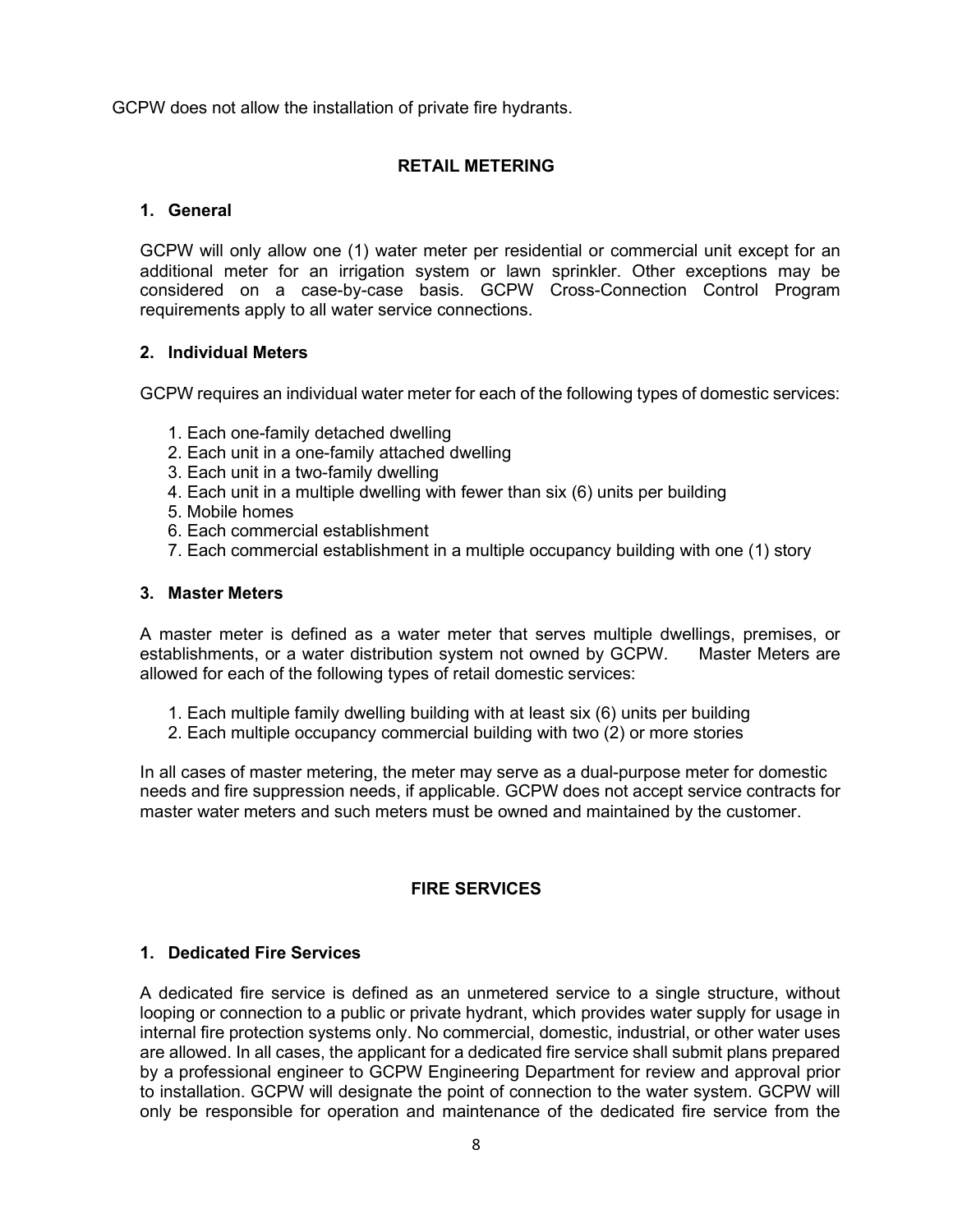GCPW water main to the edge of the right-of-way or easement. GCPW Cross-Connection Control Program requirements will apply along with other requirements in GCPW's Minimum Standards. GCPW reserves the right to require installation of a flow monitoring system on all dedicated fire services.

#### <span id="page-8-0"></span>**2. Dual Purpose Fire Services**

For installations that meet with GCPW's master meter criteria, a single meter may be installed to provide both domestic and fire service (dual-purpose). In all cases, the applicant for a dualpurpose fire service shall submit plans prepared by a professional engineer to GCPW's Engineering Department for review and approval prior to installation. GCPW will designate the point of connection to the water system. GCPW will only be responsible for operation and maintenance of the dual-purpose fire service from the GCPW water main to the water meter. GCPW Cross-Connection Control Program requirements will apply along with other requirements in GCPW's Minimum Standards. GCPW will not permit private water systems for fire service where GCPW capacity is available.

#### **WATER SYSTEM DESIGN AND CONSTRUCTION PROCEDURES**

<span id="page-8-1"></span>Any entity wishing to install or extend any GCPW water system facility must adhere to the requirements described in GCPW's Minimum Standards as amended and in force at the time the Extension Agreement is signed. If no Extension Agreement is required, the system must conform to the requirements in place at the time plans are approved for installation by GCPW. If construction does not progress at a reasonable rate following approval or is otherwise not initiated within one (1) year, GCPW will re-evaluate the project based on service availability, fees and design standards to ensure conformance with requirements in place at the time the project is reinitiated. Construction plans must be approved by GCPW's Engineering Department.

#### **WATER SERVICE AREA**

<span id="page-8-2"></span>It is the policy of GCPW to provide retail water service to areas inside and outside the city limits of Greer in a manner that will not infringe upon the rights or authorities of other local jurisdictions. GCPW may also provide wholesale and/or retail service based on agreements with other municipalities or governmental agencies.

#### **WATER SYSTEM TAP FEES**

<span id="page-8-3"></span>GCPW assesses tap fees to all new connections made to the water system. The tap fee is established based on sound utility rate-making principles and practices for recovering the costs associating with performing the customer service act of making a new system connection (i.e., labor and benefits, equipment, vehicles, materials, etc.). The respective tap fee amounts are defined in GCPW's Schedule of Fees. Tap fees will not be charged for dedicated fire services.

Refer to GCPW's Schedule of Fees for more information and details regarding water system tap fees.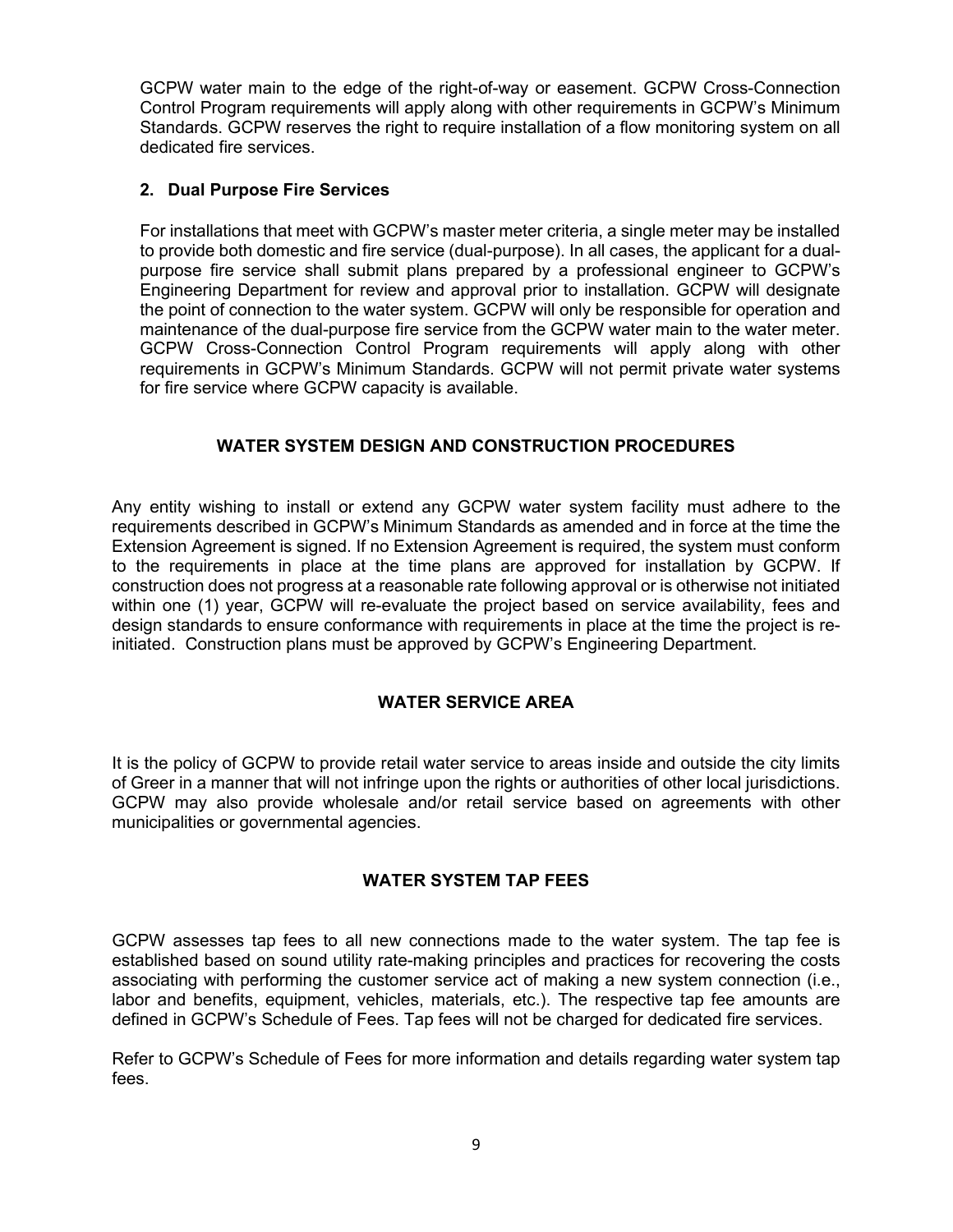#### **WATER SYSTEM CAPACITY FEES**

#### <span id="page-9-1"></span><span id="page-9-0"></span>**1. Capacity Fees**

Capacity fees, also commonly referred to as impact fees, are a one-time charge implemented when new services are requested as a means for GCPW to recover (in whole or part) the costs associated with capital investments made by GCPW to provide service to future users of the system. Capacity fees will be reviewed periodically and adjusted accordingly in conformance with sound rate making principles and practices for utility systems.

Capacity fees will be assessed to all new residential, commercial, industrial, and institutional development or change in use of a structure any of which creates additional demand and need for water service. If service cannot be provided, the project and associated capacity fees will be deferred until service is available and fees will be due at the prevailing rate at that time. Water capacity fees are assessed on new services based on the size of water meter for service required based on the number of equivalent residential units (ERU) in the proposed project at the capacity fee rate per ERU as set forth in the Capacity Fee Study. Capacity fees for all projects will be assessed and collected after issuance of County or City Building permit. All fees must be paid prior to the initiation of service.

Capacity fees will not be charged on detached single-family residential ¾-inch irrigation-only services, or dedicated fire services. Capacity fees will be assessed on all other water services.

Further details regarding capacity fees and implementation are set forth in the Capacity Fee Study. In the event of any conflict with these Development Policies and the Capacity Fee Study, the Capacity Fee Study shall govern and control.

#### <span id="page-9-2"></span>**2. Resubmittals**

If the Developer wishes to re-initiate a project or activate a delayed project phase, a new project submittal will be required in conformance with the most current requirements of GCPW's Minimum Standards, at which time capacity fees will be assessed per the most current GCPW fee structure.

<span id="page-9-3"></span>Refer to GCPW's Capacity Fee Study for more information and details regarding water system capacity fees.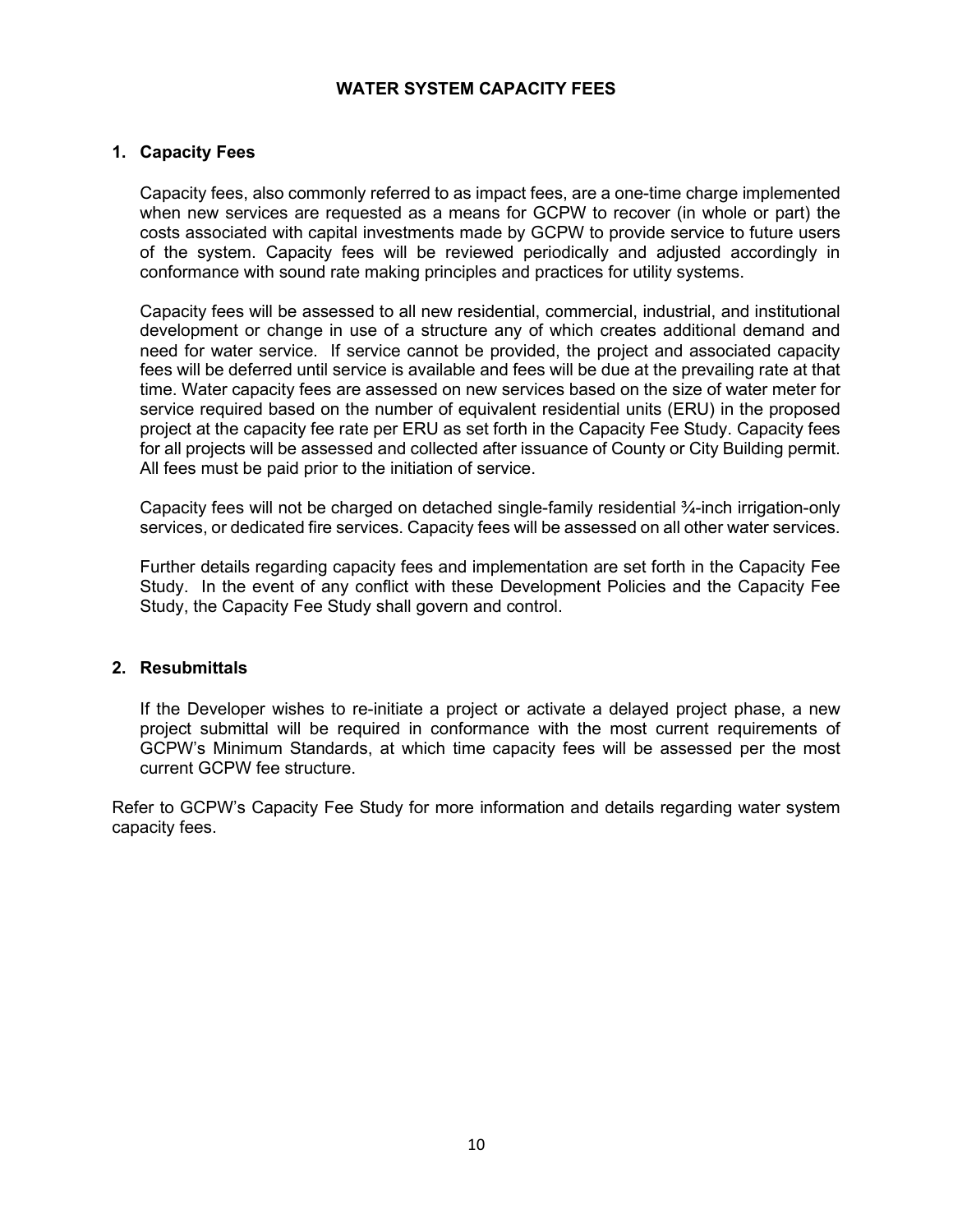#### **ALTERNATE SOURCE MAINS**

An alternate source main is defined as a water main that provides a second supply of water to an area, development, or subdivision. It is installed to assure that GCPW customers will be minimally inconvenienced in case of a supply interruption, and to comply with SC DHEC regulations regarding looping of water systems to avoid unnecessary dead ends.

GCPW requires an alternate source main be installed when an alternate source of water supply is available within 500 feet of the new development. All costs for the alternate source main shall be borne by the Developer. In cases where the alternate source is not accessible via public rightof-way, the Developer shall diligently attempt to obtain the easement(s) or encroachment permit needed to access the alternate source. Unusual construction conditions that preclude this policy requirement include wetlands crossings, open cuts over 10 feet deep, or documented denial of the easement(s) or encroachment permit needed to access the alternate source. Roadway crossings in the method prescribed by the permitting authority will be considered as normal construction and will be required if necessary. For distances greater than 500 feet, or if the unusual construction conditions exist, GCPW may elect to provide funding over and above what is normal to install the alternate source main; provided however, that the Developer contributes or is responsible for that portion of the estimated cost for normal installation. The size of the alternate source main shall be equal to the main at the connection point in the new system or the existing main that will serve as the secondary supply source, and in all cases, shall not be less than 6-inches.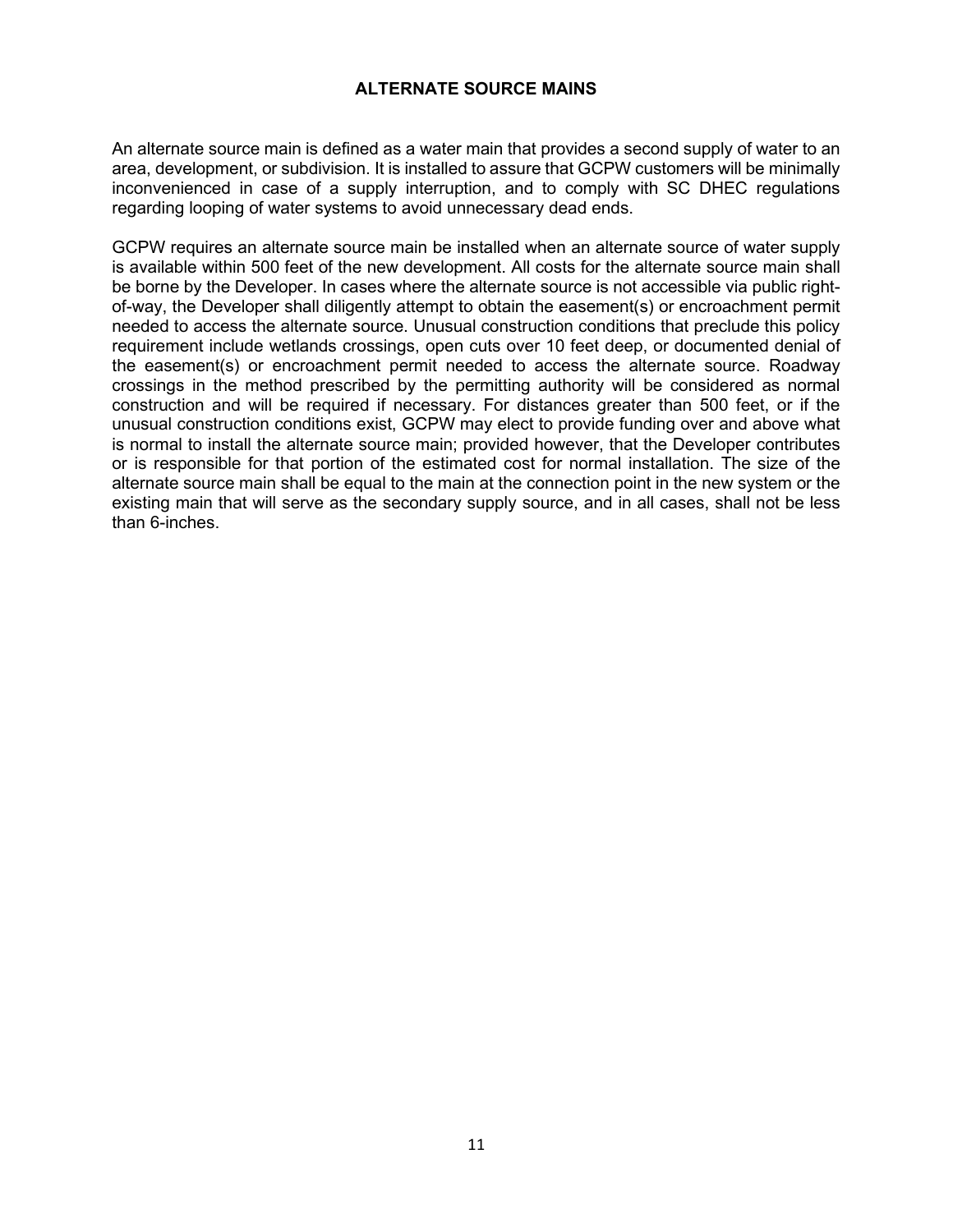#### <span id="page-11-0"></span>**POLICIES SPECIFICALLY FOR WASTEWATER COLLECTION EXTENSIONS**

#### <span id="page-11-1"></span>**1. Approach Main**

An approach main is defined as a main that is necessary to provide wastewater service to a parcel of property or development. An approach main connects a Developer's proposed wastewater system with an existing wastewater facility owned and operated by GCPW that has available capacity to provide the required level of service for all phases of the development.

GCPW will not extend an approach main at its expense unless the approach main is part of an approved capital project plan for general expansion of GCPW's system. All costs for the approach main necessary to provide the required capacity to serve all phases of the development shall be borne by the Developer. The approach main shall be a gravity sewer when depth of the existing wastewater facilities is sufficient to provide service to any portion of the development. The approach main may be a sewer force main if, as determined by GCPW, both of the following apply: depth of the existing wastewater facilities is insufficient to reach any portion of the development, and the force main serves more than one (1) equivalent residential unit (ERU). When the approach main is a gravity sewer, the approach main shall be connected at full depth and installed at the minimum grade for the size main required to serve all phases of the development. The Developer shall be responsible for the design, permitting, and construction of the approach main and for deeding the wastewater assets to GCPW for operation and maintenance. All gravity mains, force mains, manholes, pump stations, services and appurtenances shall be designed and installed in accordance with GCPW's Minimum Standards.

#### <span id="page-11-2"></span>**2. Wastewater Main Extensions within New Development**

GCPW will not extend wastewater systems within new development at its expense. All costs for the wastewater system extension necessary to provide the required capacity to serve all phases of the development shall be borne by the Developer. Wastewater system extensions shall be by gravity sewer when depth of the existing wastewater facilities is sufficient to provide service to any portion of the new development. The wastewater system extension may be a sewer force main if, as determined by GCPW, both of the following apply: depth of the existing wastewater facilities is insufficient to reach any portion of the new development, and the force main serves more than one (1) equivalent residential unit (ERU). When the wastewater system is extended by gravity sewer, all mains shall be connected at full depth and installed at the minimum grade for the size main required to serve all phases of the development. Exceptions to this requirement may be considered when it can be demonstrated to the satisfaction of GCPW that the main being extended is a terminus main or a main that cannot otherwise be extended in the future to provide service. The Developer of the property shall be responsible for the design, permitting, and construction of the wastewater system extension and for deeding the wastewater assets to GCPW for operation and maintenance. All gravity mains, force mains, manholes, pump stations, services and appurtenances shall be designed and installed in accordance with GCPW's Minimum Standards.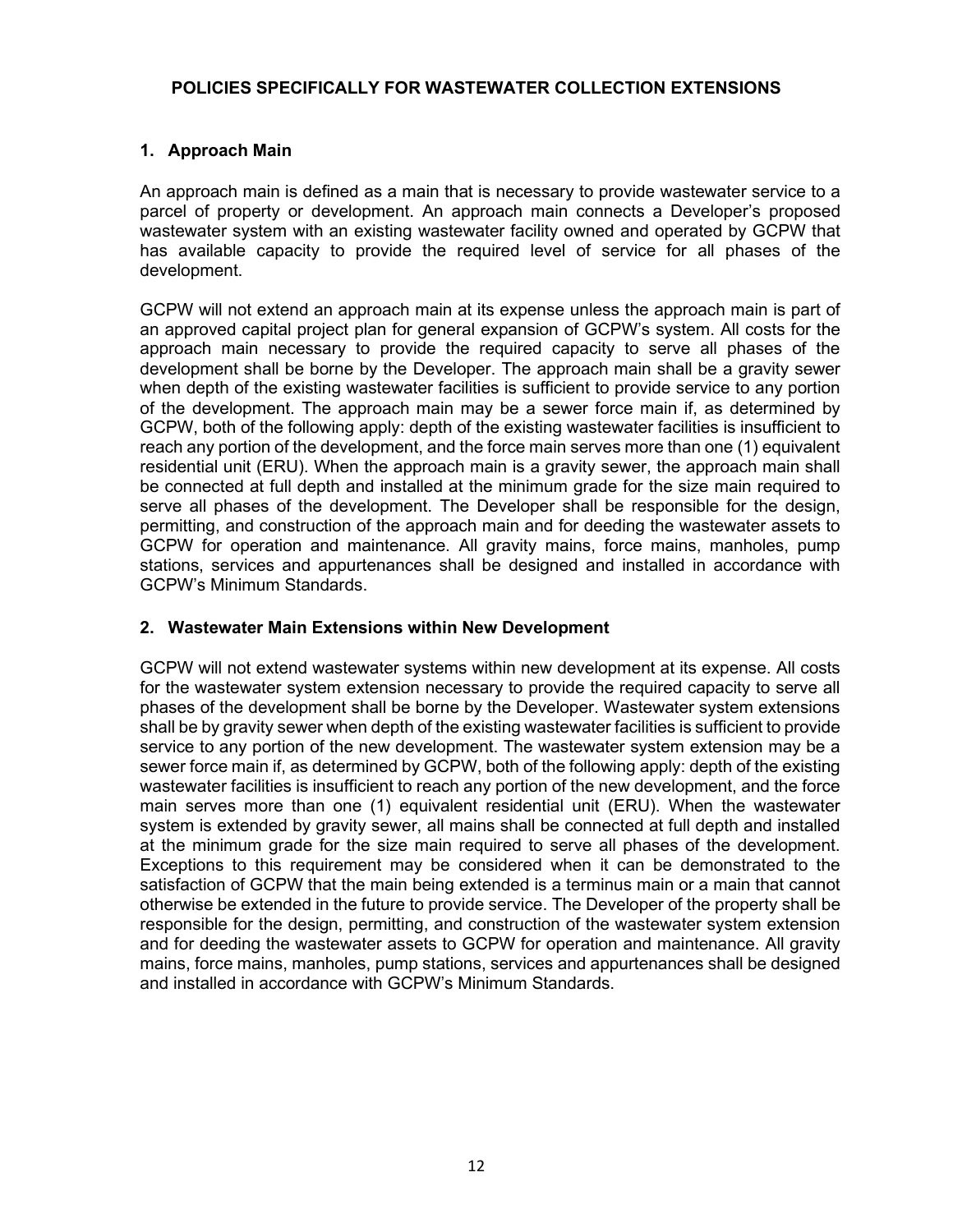#### <span id="page-12-0"></span>**3. Wastewater Extensions within Subdivided Property**

GCPW will not extend wastewater systems at its expense to serve subdivided property that was served prior to the property being subdivided. All costs for the wastewater system extension necessary to provide the required capacity to serve the subdivided property shall be borne by the Developer. Wastewater system extensions shall be by gravity sewer when depth of the existing wastewater facilities is sufficient to provide service to any portion of the subdivided property. The main extension may be a sewer force main if, as determined by GCPW, both of the following apply: depth of the existing wastewater facilities is insufficient to reach any portion of the subdivided property, and the force main serves more than one (1) equivalent residential unit (ERU). When the wastewater system is extended by gravity sewer, all mains shall be connected at full depth and installed at the minimum grade for the size main required to serve all phases of the development. Exceptions to this requirement may be considered when it can be demonstrated to the satisfaction of GCPW that the main being extended is a terminus main or a main that cannot otherwise be extended in the future to provide service. The Developer of the property shall be responsible for the design, permitting, and construction of the wastewater system extension and for deeding the wastewater assets to GCPW for operation and maintenance. All gravity mains, force mains, manholes, pump stations, services and appurtenances shall be designed and installed in accordance with GCPW's Minimum Standards.

#### <span id="page-12-1"></span>**4. Wastewater Mains with Future Service Capacity**

GCPW reserves the right to establish design parameters for all proposed wastewater systems serving new residential, commercial, institutional and industrial developments so that all wastewater system improvements are consistent with GCPW's master plans. These design parameters will require the wastewater systems to include design capacity to serve future phases of a development, and may require design capacity to serve other potential areas as identified by GCPW's master plans. The cost of designing and constructing the mains required for future phases of development will be paid by the development requiring the extension. GCPW will not provide funding for the additional costs associated with designing and constructing wastewater facilities, which include provisions for future phases of development. GCPW may elect to provide design and construction funding to increase capacity for other future needs that are not associated with the development requiring the wastewater system extension. In this case, GCPW funding will only be for the incremental cost of design, materials and installation associated with upsizing facilities beyond the capacity needed to supply all phases of a development requiring the extension.

#### **5. Service Lines**

A service line, or service lateral, is defined as the line extending from a wastewater main used to connect a facility. Where clean-outs are present at the property line or road ROW (whichever is closest to the main), the portion of the service line from the main to the cleanout is owned, operated, and maintained by GCPW. The remainder of the service line is owned, operated, and maintained by the facility to be served. Where clean-outs are not present at location described above, the entire service line is owned, operated, and maintained by the facility served. GCPW will not extend a service line at its expense. All costs for the service line necessary to provide the required level of service for all phases of the development shall be borne by the Developer. The Developer shall be responsible for the design, permitting, and construction of the service line in accordance with GCPW's Minimum Standards. Connection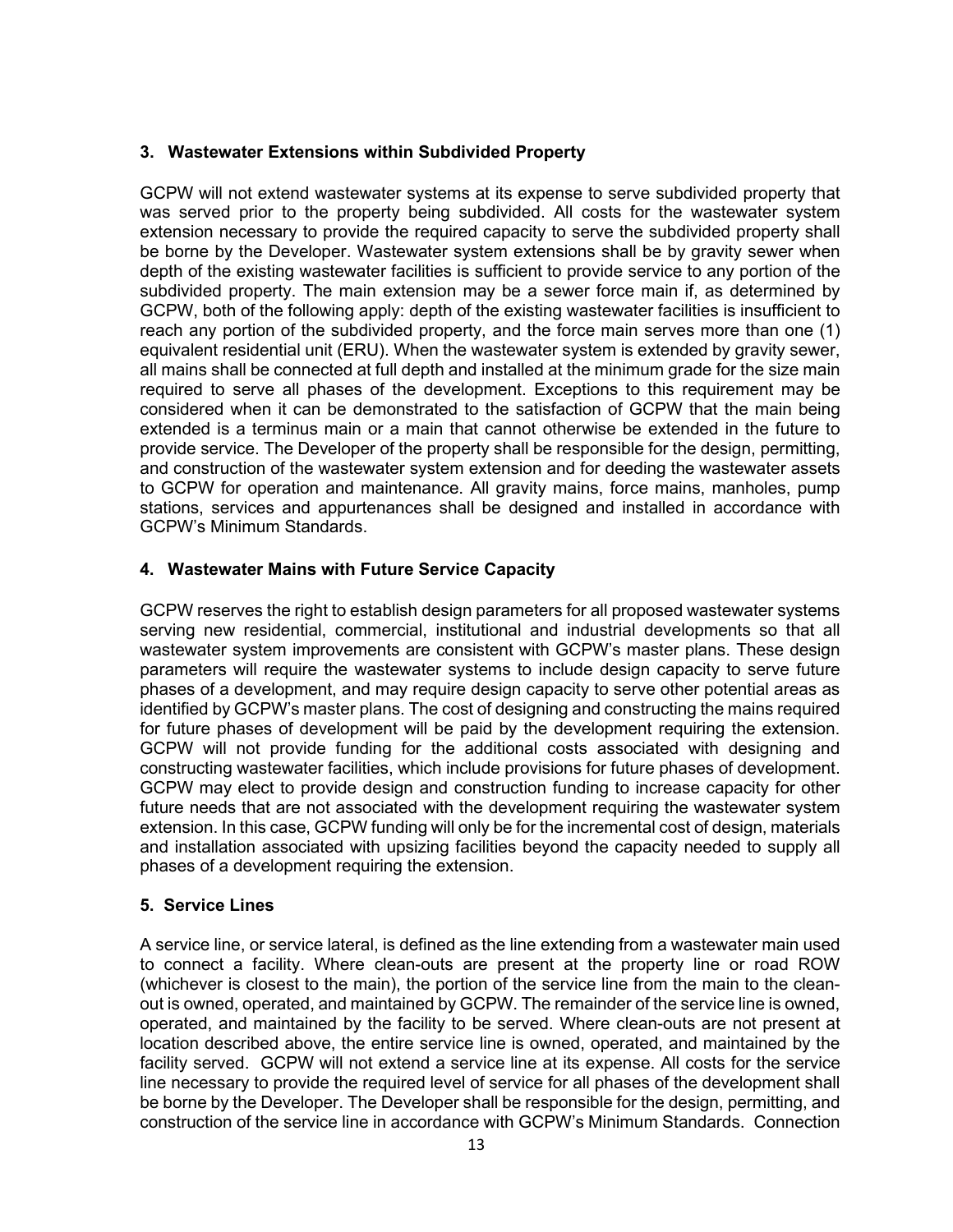to GCPW wastewater mains shall be in in accordance with GCPW's Minimum Standards, including the payment of any tap fees related thereto.

#### **WASTEWATER PUMP STATIONS**

#### <span id="page-13-1"></span><span id="page-13-0"></span>**1. Pump Stations for Development**

Pump stations are disfavored because of the increased operational issues and expenses associated with pump stations. Pump stations will only be approved when GCPW's Engineering Department determines that pump stations are the only feasible alternative and in the best interest of GCPW's operation of its wastewater collection system. GCPW will not construct wastewater pump stations at its expense to serve development. All costs for the wastewater pump station necessary to provide the required capacity to serve all phases of the development shall be borne by the Developer. Normally, GCPW shall be responsible for the design, permitting, and construction of the wastewater pump station with Developer paying estimated costs prior to commencement. In unique circumstances, GCPW may allow Developer to design, permit and construct the wastewater pump station provided that GCPW approves all plans prior to construction. All gravity mains, force mains, manholes, valves, pump stations, services and appurtenances shall be designed and installed in accordance with GCPW's Minimum Standards.

#### <span id="page-13-2"></span>**2. Pump Stations with Future Service Capacity**

GCPW reserves the right to establish design parameters for all proposed wastewater systems serving new residential, commercial, institutional and industrial developments so that all wastewater system improvements are consistent with GCPW's master plans. These design parameters will require the wastewater systems to include design capacity to serve future phases of a development, and may require design capacity to serve other potential areas as identified by GCPW's master plan. The cost of designing and constructing the wastewater pump station and associated facilities required for future phases of development shall be paid by the development requiring the pump station. GCPW will not provide funding for the additional costs associated with designing and constructing the wastewater pump station and associated facilities, which include provisions for future phases of the same development. GCPW may elect to provide design and construction funding to increase capacity for other future needs that are not associated with the development requiring the wastewater pump station. In this case, GCPW funding will only be for the incremental cost of design, materials and installation associated with upsizing the wastewater pump station and associated facilities beyond the capacity needed to supply all phases of a development requiring the pump station.

#### <span id="page-13-3"></span>**WASTEWATER SYSTEM ACTIVATION / SERVICE ACCEPTANCE LETTER**

Wastewater systems will not be activated, or approved for providing wastewater service in any capacity, until all the following steps are completed:

1. All requirements established by SC DHEC have been completely satisfied.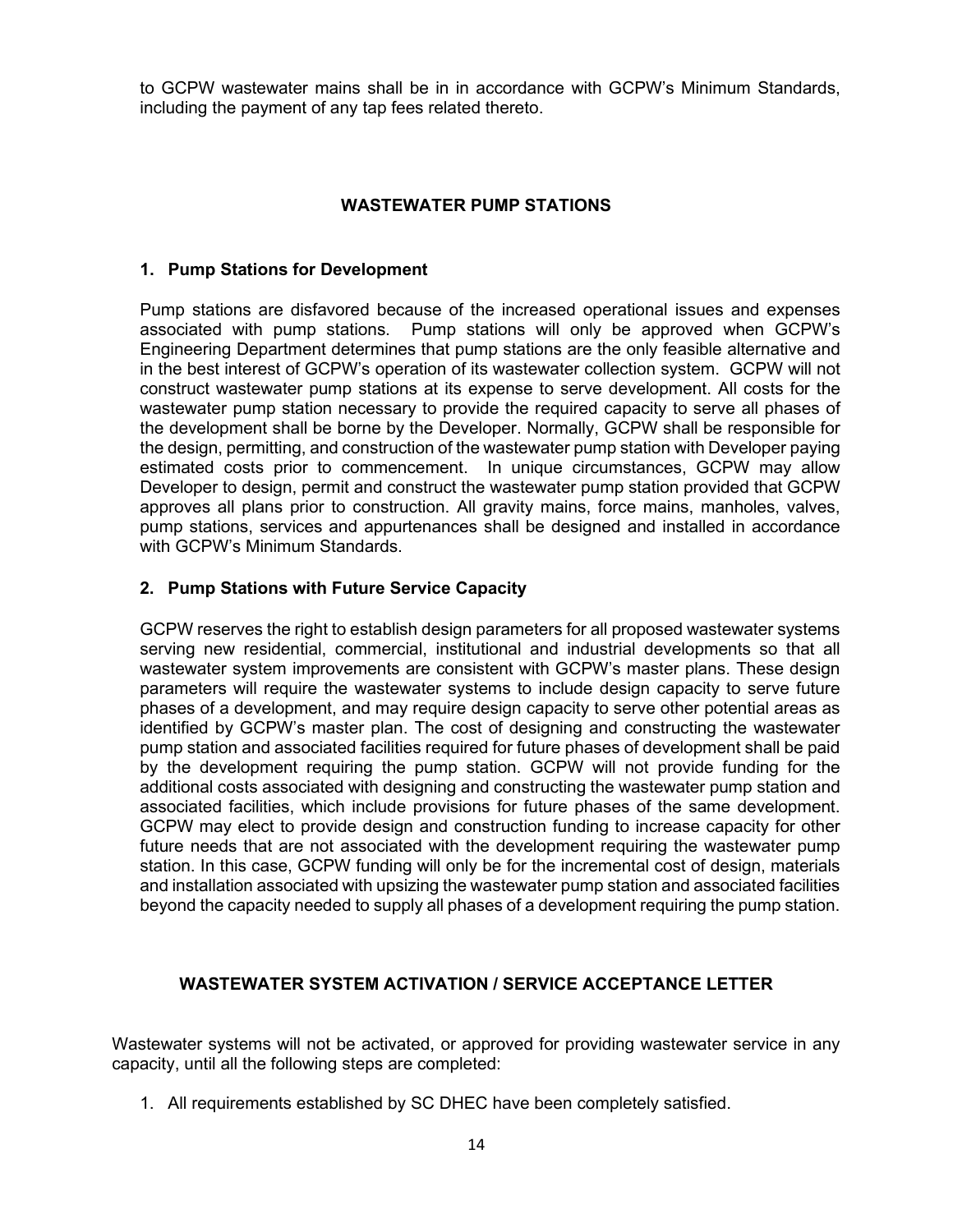- 2. All requirements established by GCPW Engineering Department have been completely satisfied. Requirements are published in GCPW's Minimum Standards but may require supplemental requirements for specific developments.
- <span id="page-14-0"></span>3. GCPW issues a Service Acceptance Letter.

#### **WASTEWATER SYSTEM DESIGN AND CONSTRUCTION PROCEDURES**

Any entity wishing to install or extend any GCPW wastewater facility must adhere to the requirements described in GCPW's Minimum Standards as amended and in force at the time the Extension Agreement is signed. If no Extension Agreement is required, the system must conform to the requirements in place at the time plans are approved for installation by GCPW. If construction does not progress at a reasonable rate following approval or is otherwise not initiated within one (1) year, GCPW will re-evaluate the project based on service availability, fees and design standards to ensure conformance with requirements in place at the time the project is reinitiated. Construction plans must be approved by GCPW's Engineering Department.

#### **WASTEWATER SERVICE AREAS**

<span id="page-14-1"></span>GCPW wastewater service area includes all areas within the corporate boundary of the City of Greer. GCPW may provide service outside these areas through special agreements with the governing authority having the right to provide wastewater service or by providing service in unassigned areas. GCPW may also provide wholesale service based on agreements with other municipalities or governmental agencies. For property located outside the municipal limits of the City of Greer, annexation is a requirement for wastewater service.

#### **WASTEWATER TAP FEES**

<span id="page-14-2"></span>GCPW assesses tap fees to all new connections made to the wastewater system. The tap fee is established based on sound utility rate making principles and practices for recovering the costs associated with performing the customer service act of making a new system connection (i.e., labor and benefits, equipment, vehicles, materials, etc.). The respective tap fee amounts are defined in GCPW's Schedule of Fees.

#### **WASTEWATER SYSTEM CAPACITY FEES**

#### <span id="page-14-4"></span><span id="page-14-3"></span>**1. Capacity Fees**

Capacity fees, also commonly referred to as impact fees, are a one-time charge implemented when new services are requested as a means for GCPW to recover (in whole or part) the costs associated with capital investments made by GCPW to provide service to future users of the system. Capacity fees will be reviewed periodically and adjusted accordingly in conformance with sound rate making principles and practices for utility systems.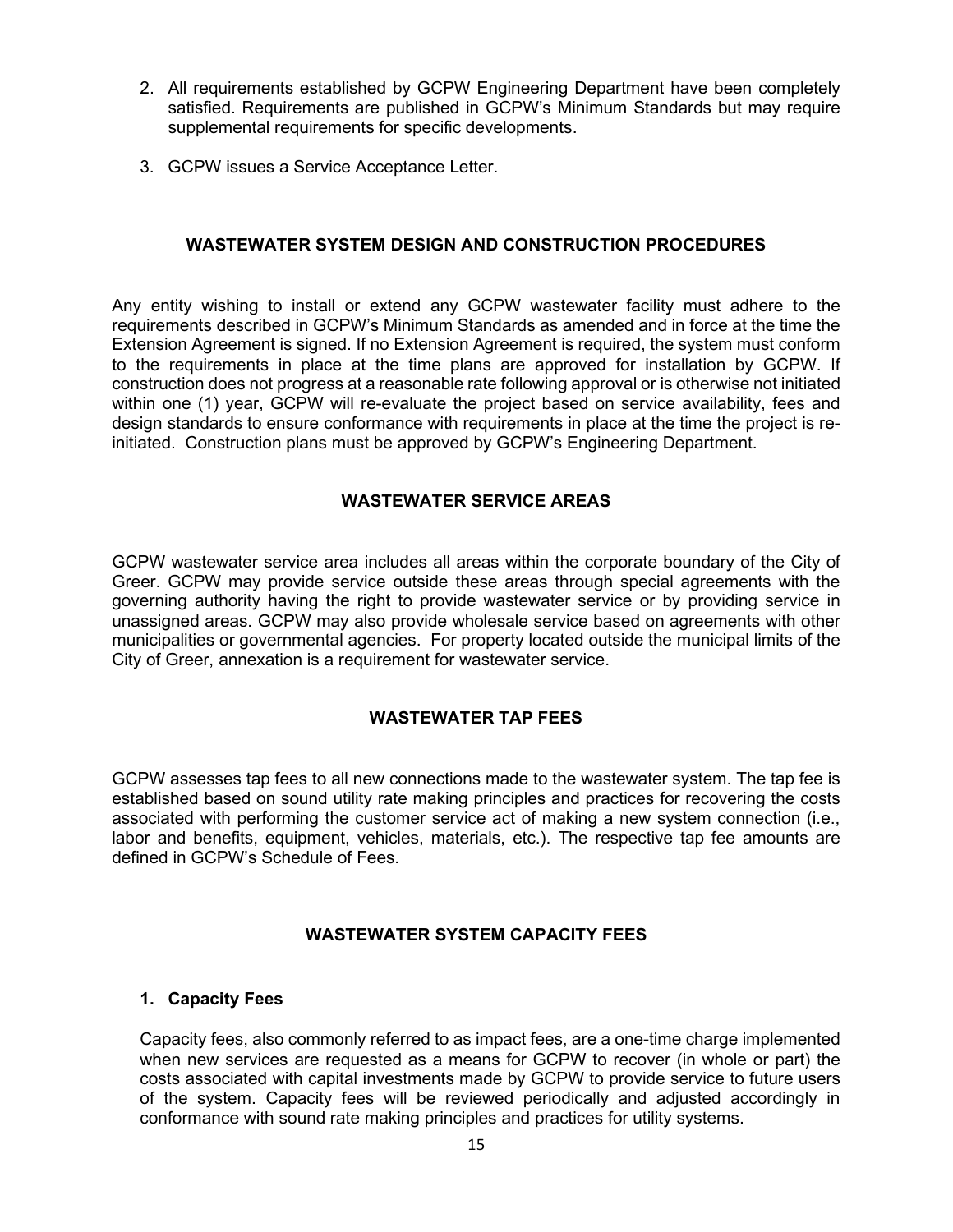Capacity fees will be assessed to all new residential, commercial, industrial, and institutional development or change in use of a structure any of which creates additional demand and need for wastewater service. If service cannot be provided, the project and associated capacity fees will be deferred until service is available and fees will be due at the prevailing rate at that time. Wastewater capacity fees are assessed on new services based on the size of the water meter for service required based on the number of equivalent residential units (ERU) in the proposed project at the capacity fee rate per ERU as set forth in the Capacity Fee Study. Capacity fees for all projects will be assessed and collected after issuance of County or City building permit. All fees must be paid prior to the initiation of service.

Further details regarding capacity fees and implementation are set forth in the Capacity Fee Study. In the event of any conflict with these Development Policies and the Capacity Fee Study, the Capacity Fee Study shall govern and control.

#### <span id="page-15-0"></span>**2. Resubmittals**

If the Developer wishes to re-initiate a project or activate a delayed project phase, a new project submittal will be required in conformance with the most current requirements of GCPW's Minimum Standards, at which time capacity fees will be assessed according to the most current GCPW fee structure.

Refer to GCPW's Schedule of Fees and the Capacity Fee Study for more information and details regarding wastewater system capacity fees.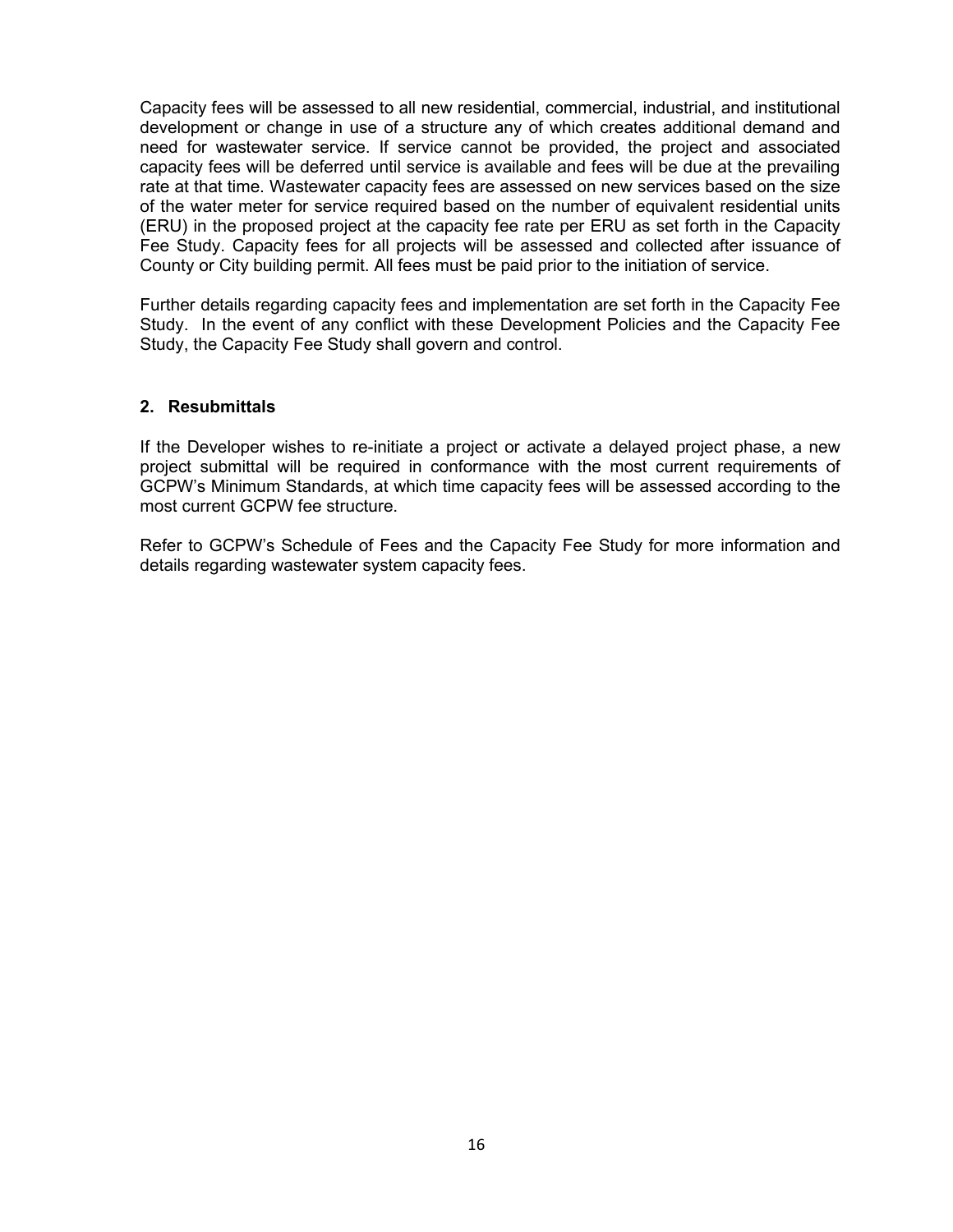#### **DEVELOPER PROJECT CANCELLATION**

#### <span id="page-16-0"></span>**Project Cancellation**

Any project without "continued activity" from the Developer, the Developer's engineer or the Developer's utility contractor for a period of twelve (12) months will be considered canceled by GCPW and any letter of availability issued by GCPW for utility service shall be considered withdrawn. For this policy, examples of "continued activity" include such actions with GCPW as plan submittals, payment of fees, meetings with GCPW's Engineering Department Staff, written correspondence concerning design, submittal of permit applications, and water/wastewater construction activities. Revocation or expiration of zoning and building approvals / permits from other governmental agencies having jurisdiction over the project shall constitute evidence of project cancellation. Current activity must be with GCPW and considered substantial actions and do not include telephone calls, submittals to other municipal planning departments or review boards, or correspondence with other permitting agencies.

Once a project has been canceled by GCPW, any continued progress will require the Developer or his engineer to re-submit the project plans. GCPW will re-evaluate the project based on service availability, fees and design standards to ensure conformance with requirements in place at the time the project is re-initiated. When the project is re-initiated, the appropriate fees will be assessed in conformance with the prevailing GCPW fee structure.

#### **WATER AND WASTEWATER MAINTENANCE SECURITY**

<span id="page-16-1"></span>The purpose of the security is to provide readily available funds from which GCPW may draw to make corrections to system deficiencies constructed by the Developer in the event the Developer fails to make warranted repairs. This will allow for a reduction in GCPW costs, reduce repair time, and eliminate connection delays for new customers.

#### <span id="page-16-2"></span>**1. Cash Deposit, Irrevocable Standby Letter of Credit or Maintenance Bond**

- a. The Developer will provide GCPW a cash deposit, Maintenance Bond or an Irrevocable Standby Letter of Credit from his/her financial institution for all new GCPW water and wastewater facilities (i.e., water main extensions, gravity main and force main sewer extensions, pump stations, etc.) to be deeded to GCPW for operation and maintenance. This includes those facilities that are permitted through SC DHEC and those that do not require a permit (i.e. short main & hydrant installations). Individual grinder pump station service(s) will be determined on a case-by-case basis. The letter of credit must be provided by the Developer before the facilities are accepted for ownership and operation by GCPW. This excludes GCPW initiated projects.
- b. The cash deposit, Maintenance Bond or Irrevocable Standby Letter of Credit amount will equal to fifteen percent (15%) of the cost of the newly installed water and/or wastewater facilities as described on the Asset Inventory Worksheet completed by the certifying engineer at the time of project closeout. The bond or letter of credit shall name GCPW as the beneficiary and shall be in force until GCPW releases the applicant from the warranty, and shall be without conditions.
- c. The Developer is liable for any/all repairs of system deficiencies for a period of two (2) years from the date of Acceptance. GCPW will notify the Developer by certified letter if such repairs are necessary. Upon correction of the system deficiencies and approval of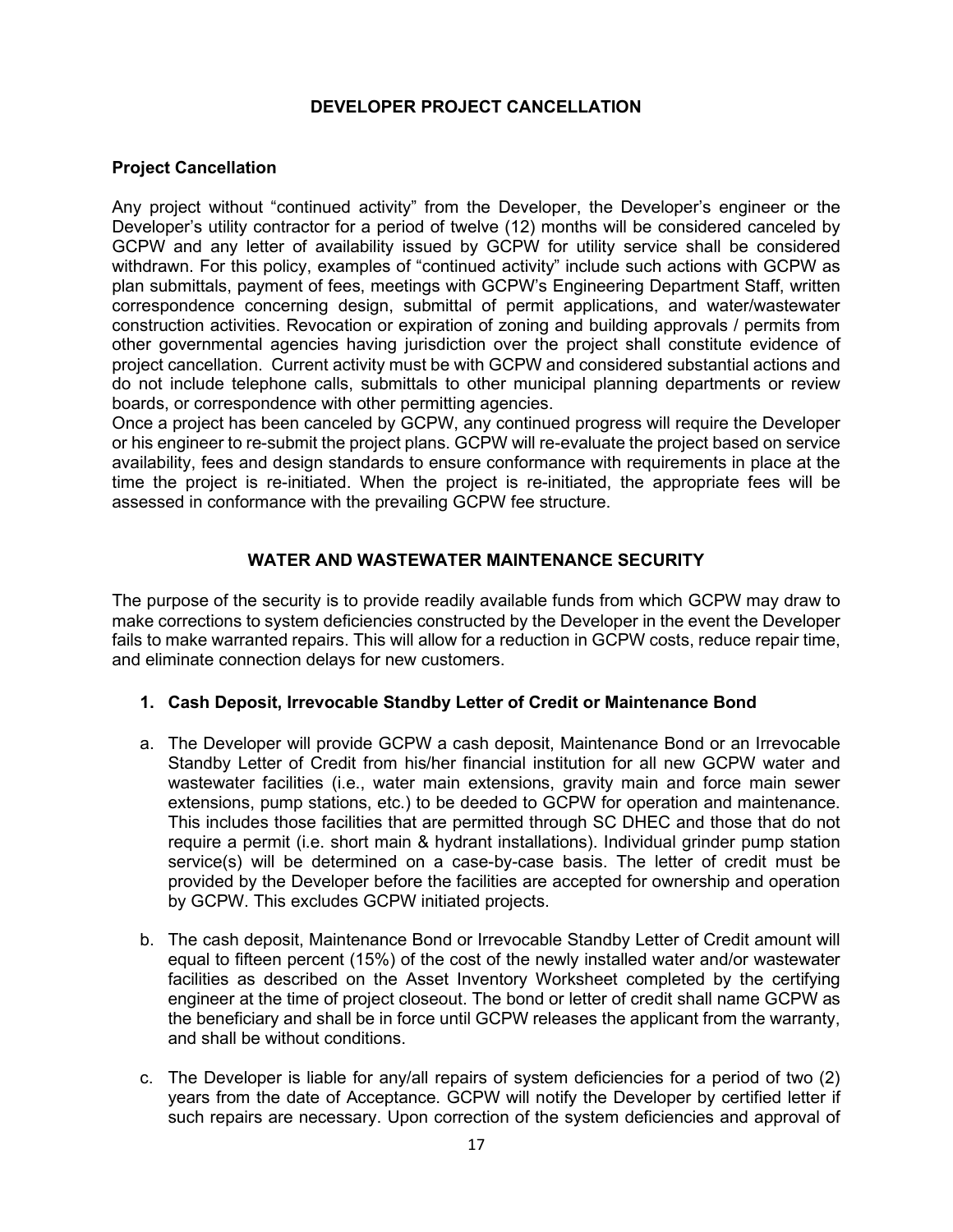said repairs by GCPW, GCPW will notify the Developer's bonding company or financial institution of the Developer's fulfillment of his/her warranty obligations. In the event the Developer defaults on the obligation to make warranted repairs within thirty (30) days of notification from GCPW, GCPW will proceed to correct any/all system deficiencies and notify the Developer's bonding company or financial institution of the warranty default. All costs incurred by GCPW for correction of system deficiencies shall be collected from the Developer's financial institution.

- d. The maintenance bond or letter of credit shall be upon such terms and conditions as required by GCPW. The bonding company or lending institution shall be in good standing and authorized to do business in the State of South Carolina.
- e. A cash deposit shall be required for any security amount less than \$10,000 and may be used for higher amounts at the discretion of the Developer. The cash deposit will be held interest free by GCPW in escrow in the amount and for the purposes set forth above.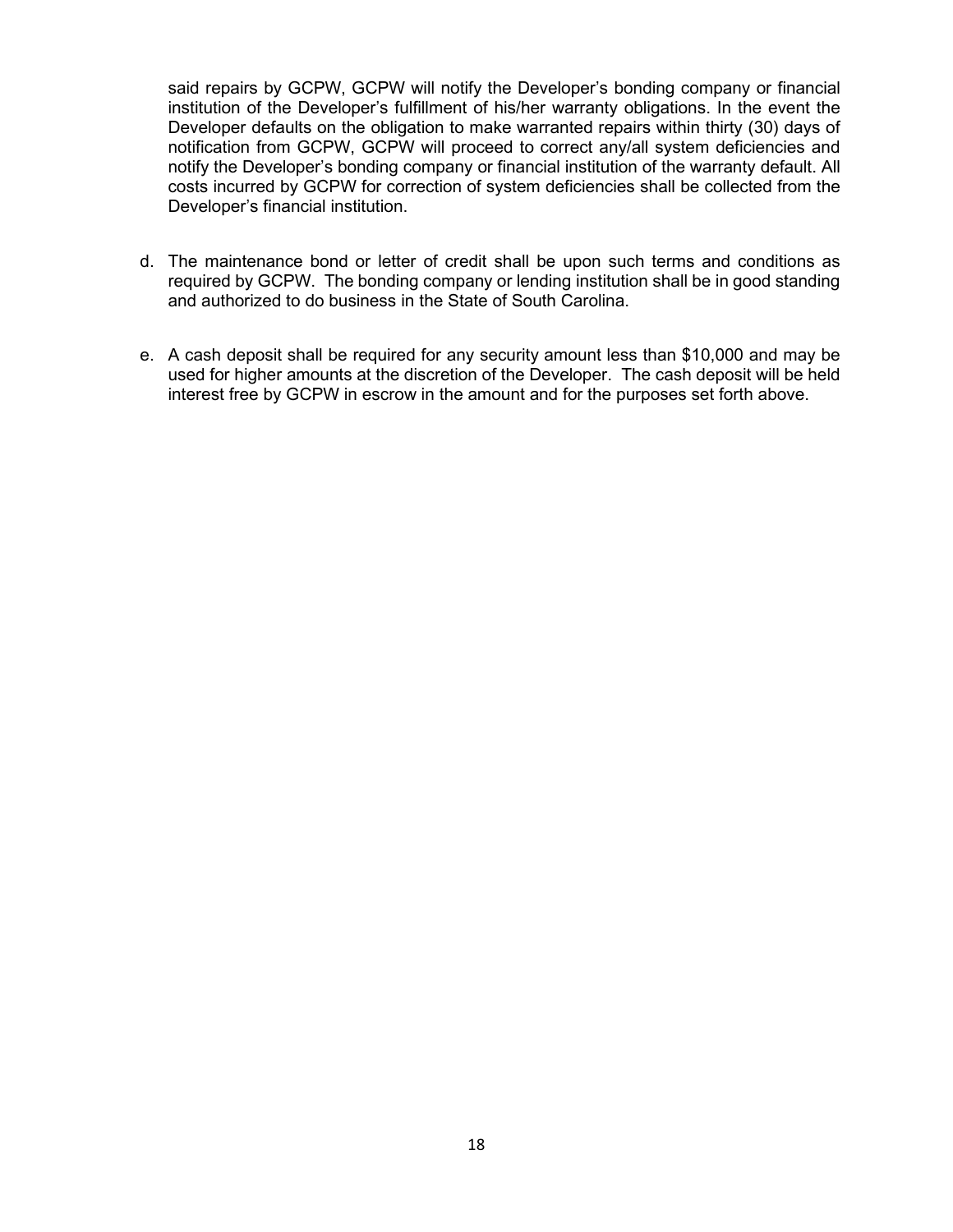#### **POLICIES SPECIFICALLY FOR ELECTRIC EXTENSIONS**

This policy establishes the monetary contribution that the GCPW will provide for the installation of electrical service to residential and commercial premises. The contribution includes the cost of all primary and secondary electrical equipment, including any street lighting, material and labor needed to establish electrical service.

#### **Residential Service**

- 1. GCPW will contribute 25% of all costs associated with the construction of the electrical distribution system for a new residential development (this includes apartments, townhomes, and single/multifamily dwellings).
- 2. GCPW will prepare estimates for all installations.
- 3. All costs related to express feeder circuits and/or construction of infrastructure to handle increased capacity at a development shall be paid by the Developer/development.
- 4. All costs related to the electrical service must be paid in full prior to the installation/construction. Due to equipment lead times and requirements, delays in payment will delay installation timelines and schedules.

#### **Commercial Service**

- 1. GCPW will extend its primary electric system 150 feet at no cost to the developer. Developer shall pay the cost for primary extension greater than 150 feet.
- 2. GCPW will prepare estimates for all installations.
- 3. The Developer furnishes and installs the transformer/switchgear pads, transformer/switchgear vault rooms, secondary conduit systems, and meter bases to GCPW specifications with the inspection by an GCPW inspector. All secondary facilities including conductor and lugs, spade extensions and connections at the transformer are the Developer's responsibility.
- 4. For secondary underground services from an overhead pole line, the Developer is responsible for furnishing and installing the entire service lateral installation including all conduit, conduit riser, weather-head, conductor and meter base to GCPW specifications.
- 5. GCPW will provide (1) service transformer sized per the completed load sheet provided by the Developer. Any services (e.g. fire pump) requiring an additional transformer(s) or step-down transformer(s) are the Developer's responsibility. Additional costs for transformers that are larger than required by the completed load sheet, shall be paid by the Developer.